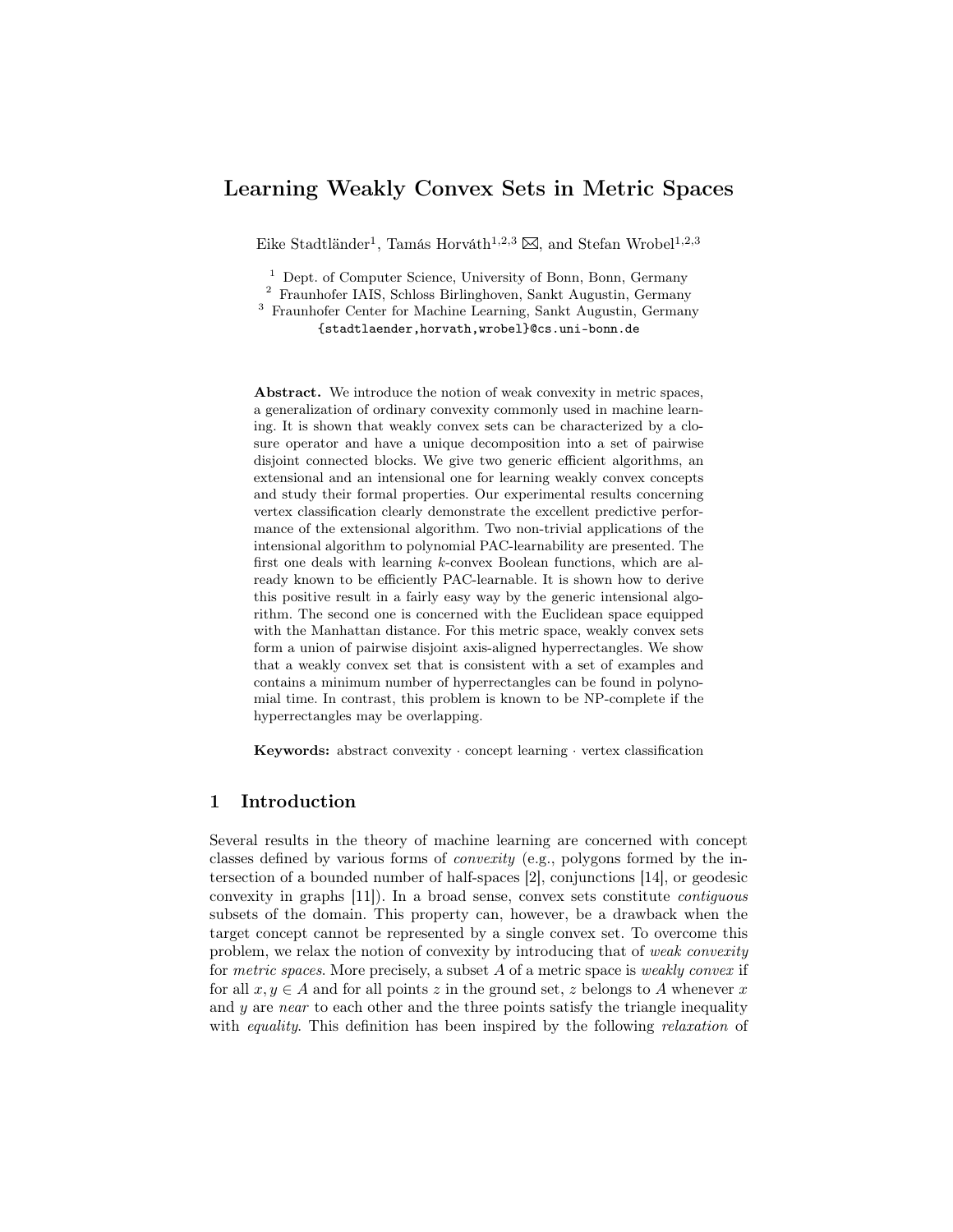convexity in the Hamming metric space  $[6]$ : A Boolean function is k-convex for some positive integer k if for all true points x and y having a Hamming distance of at most  $k$ , all points on all shortest paths between x and y are also true. Our definition of weak convexity generalizes this notion to arbitrary metric spaces.

We present some properties of weakly convex sets of a metric space. In particular, we show that they form a convexity space [15] and hence, a closure system. Furthermore, they give rise to a *unique* decomposition into a set of "connected" blocks that have a pairwise minimum distance. We also study two scenarios for learning weakly convex sets. The first one considers the case that the metric space is finite and weakly convex sets are given extensionally. For this setting we define a preclosure operator and show that weakly convex sets can be characterized by a closure operator defined by the fixed points of the iterative applications of this preclosure operator. This characterization gives rise to an efficient algorithm computing the weakly convex hull for any set of points. We then prove that a weakly convex set that is consistent with a set of examples and has the smallest number of blocks can be found in polynomial time. This result makes use of the unique decomposition of weakly convex sets. As a proof of concept, we *experimentally* demonstrate on graph vertex classification that a remarkable accuracy can be obtained already with a relatively small training data set.

The second scenario deals with the case that the metric spaces are *not* necessarily finite and that weakly convex sets are given intensionally, using some compact representation. We present a simple generic algorithm, which iteratively "merges" weakly convex connected blocks and give sufficient conditions for the efficiency of a more sophisticated version of this naïve algorithm. Similarly to the extensional setting, we prove that a weakly convex set consistent with a set of examples and containing a minimum number of blocks can be found in polynomial time if certain conditions are fulfilled. We also present two non-trivial applications of this general result to polynomial PAC-learnability [14]. The first one deals with learning *k*-convex Boolean functions, for which there already exists a positive PAC result [6]. We still consider this problem because we show that the same result can be obtained in a very simple way by our intensional learning algorithm. Furthermore, our general purpose algorithm calculates the k-convex Boolean function for a set of examples in the same asymptotic time complexity as the domain specific one in [6]. The second application deals with the metric space defined by  $\mathbb{R}^d$  endowed with the Manhattan (or  $L_1$ ) distance. Weakly convex sets for this case are the union of a set of pairwise disjoint axis-aligned closed hyperrectangles. Using our general learning algorithm, we prove in a very simple way that the concept class formed by weakly convex sets containing at most  $k$ hyperrectangles is polynomially PAC-learnable. To underline the strength and utility of our approach, we note that the consistent hypothesis finding problem for the related problem that the hyperrectangles are not required to be pairwise disjoint is NP-complete, even for  $d = 2$  (see, e.g., [1]).

Related Work To the best of our knowledge, our notion of weak convexity in metric spaces is *new*. As mentioned above, it has been inspired by the definition of k-convex Boolean functions introduced in [6]. In fact, our notion generalizes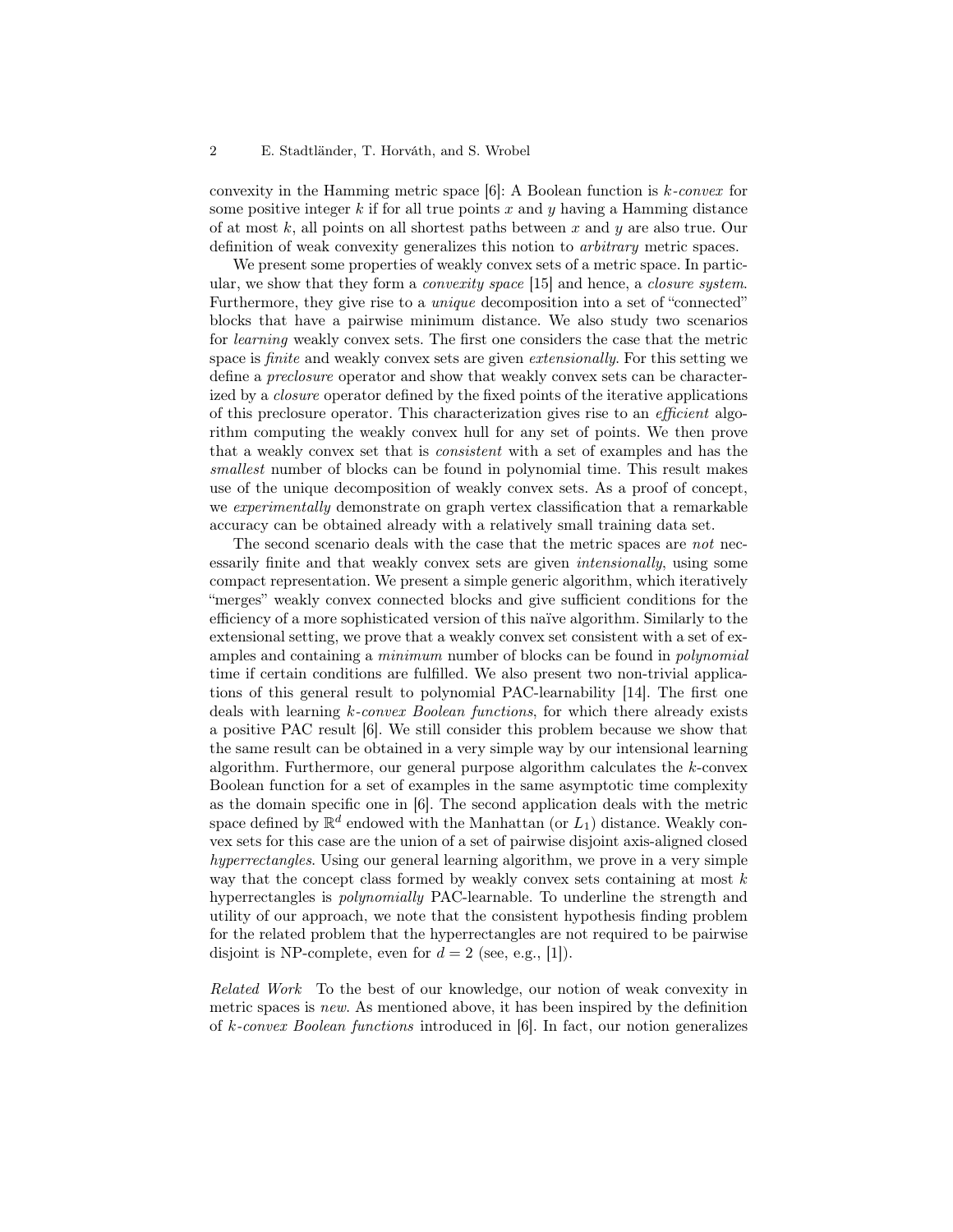that for k-convex Boolean functions to a broad class of metric spaces, including infinite ones as well. We also mention the somewhat related, but fundamentally distinct notion of  $\alpha$ -hulls (see, e.g., [5]). They are defined as the intersection of enclosing generalized disks, but only for *finite* subsets of  $\mathbb{R}^2$  and  $\mathbb{R}^3$ . Furthermore, it is known that the  $\alpha$ -hull operator is *not* idempotent [8]. In contrast, our notion results in an abstract convexity structure in the sense of [15] and has therefore a corresponding closure operator defined for arbitrary subsets of a broad class of metric spaces. Last, but not least, even though our definitions resemble those of the density-based clustering approach [7], DBSCAN clusters are generally not weakly convex, except for very specific parameter values.

Outline The rest of the paper is organized as follows. We collect the necessary notions and fix the notation in Section 2. In Section 3 we define weakly convex sets in metric spaces and prove some of their basic properties. Sections 4 and 5 are devoted to learning weakly convex sets in the extensional and intensional problem settings. Finally, we conclude in Section 6 and mention some problems for future work. Most of the proofs are omitted for space limitations. They can be found in [13].

## 2 Preliminaries

In this section we collect the necessary notions and fix the notation. For any  $n \in \mathbb{N}$ ,  $[n]$  denotes the set  $\{1, 2, \ldots, n\}$ . The family of all finite subsets of a set X is denoted by  $[X]^{<\omega}$ . A metric space is a pair  $(X, D)$ , where X is a set and D is a metric on X (i.e., (i)  $D(x, y) = 0$  iff  $x = y$ , (ii)  $D(x, y) = D(y, x)$ , and (iii)  $D(x, y) \leq D(x, z) + D(z, y)$  for all  $x, y, z \in X$ ).

A *closure system* over some ground set X is a pair  $(X, \mathcal{C})$  with  $\mathcal{C} \subseteq 2^X$  such that  $C$  is closed under arbitrary intersection, where  $2^X$  denotes the *power set* of X. We require that  $X \in \mathcal{C}$ . The elements of C are called *closed sets*. One of the elementary properties of closure systems is that they can be characterized in terms of closure operators (see, e.g., [3]). More precisely, a function  $\rho: 2^X \to 2^X$ is a *closure operator* if it satisfies the following properties for all  $A, B \subseteq X$ : (i)  $A \subseteq \rho(A)$  (extensivity), (ii)  $\rho(A) \subseteq \rho(B)$  whenever  $A \subseteq B$  (monotonicity), and (iii)  $\rho(\rho(A)) = \rho(A)$  (*idempotency*). If  $\rho$  is extensive and monotone, but not necessarily idempotent, then it is a preclosure operator. The fixed points of a closure operator are called *closed sets* and the set system  $(X, \mathcal{C}<sub>o</sub>)$  with  $\mathcal{C}_{\rho} = \{A \subseteq X : \rho(A) = A\}$  is always a closure system. Conversely, for any closure system  $(X, \mathcal{C})$ , the function  $\rho : 2^X \to 2^X$  with  $\rho : A \mapsto \bigcap \{C \in \mathcal{C} : A \subseteq C\}$  is a closure operator satisfying  $C = \{\rho(A) : A \subseteq X\}$ . Finally, a *convexity space* [15] over a set X is a closure system  $(X, \mathcal{C})$  such that (i)  $\emptyset, X \in \mathcal{C}$  and (ii)  $\mathcal{C}$  is closed under *nested unions* (i.e.,  $\bigcup \mathcal{D} \in \mathcal{C}$  for any  $\mathcal{D} \subseteq \mathcal{C}$  that is totally ordered w.r.t. set inclusion).

Our notion of weak convexity defined in the next section is inspired by that of k-convexity introduced in the seminal paper by Ekin, Hammer, and Kogan [6]. More precisely, consider the metric space  $(\mathbb{H}_d, D_H)$ , where  $\mathbb{H}_d = \{0,1\}^d$  is the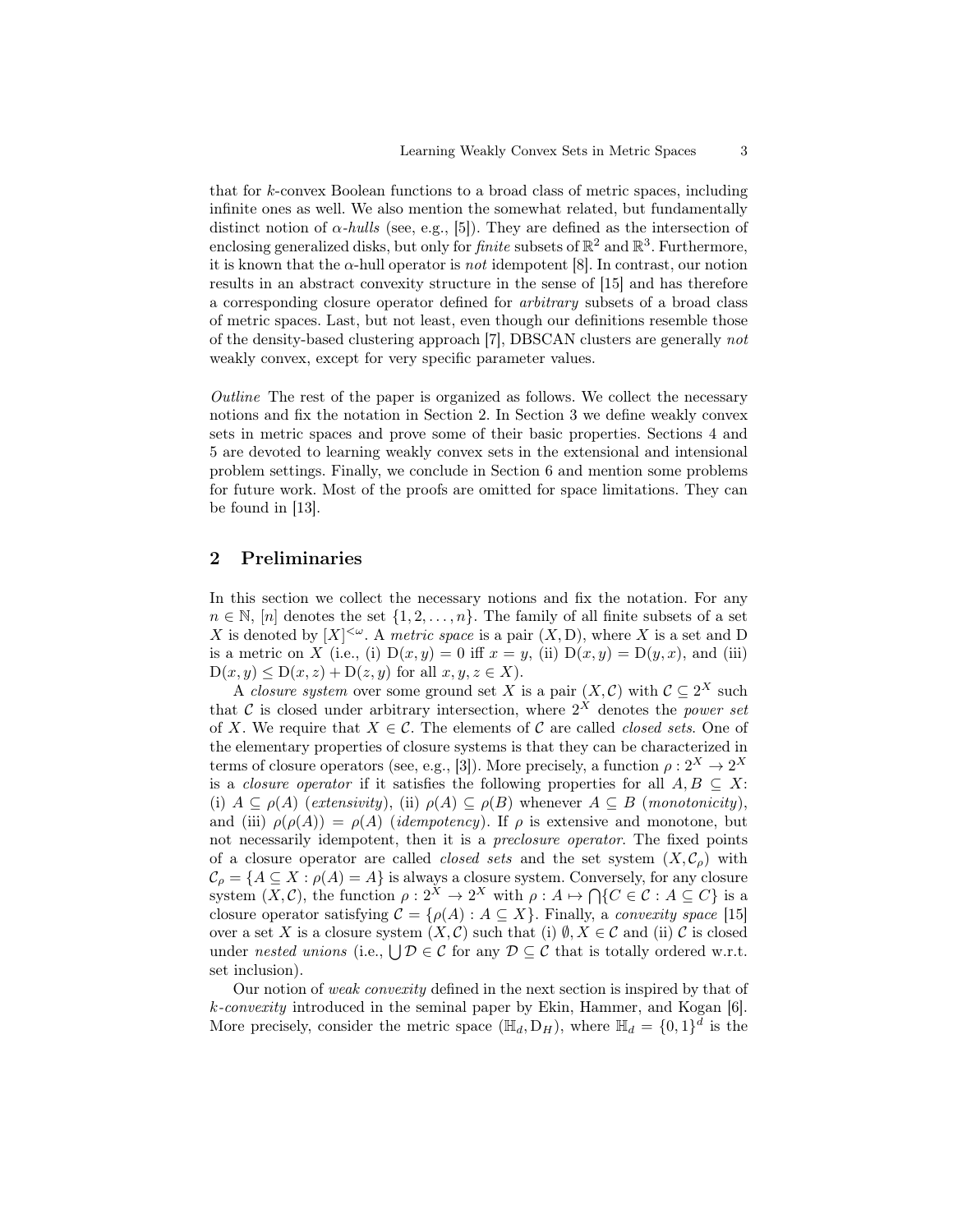d-dimensional Hamming cube and  $D_H$  is the Hamming distance. A subset X of  $\mathbb{H}_d$  is k-convex for an integer  $k \geq 1$  if for all  $x, y \in X$  with  $D_H(x, y) \leq k$  and for all  $z \in \mathbb{H}_d$ ,  $z \in X$  whenever the triangle inequality holds with equality (i.e.,  $D_H(x, y) = D_H(x, z) + D_H(z, y)$ .

An *(undirected)* graph is a pair  $G = (V, E)$ , where V is a finite set of vertices and  $E \subseteq \{e \subseteq V : |e| = 2\}$  is a set of edges. An edge  $\{x, y\}$  will sometimes be denoted by xy. A graph  $G' = (V', E')$  is a subgraph of G if  $V' \subseteq V$  and  $E' \subseteq E$ . A path is a graph  $P = (V_P, E_P)$  with  $V_P = \{v_1, \ldots, v_n\}$  and  $E_P = \{v_i v_{i+1} : i \in$  $[n-1]$ . The length of a path P is the number of edges it contains. A graph is connected if all pairs of its vertices are connected by a path. If two vertices of a graph G are connected by a path, we define their geodesic distance by the length of a shortest path connecting them. Note that it is a metric on the set of vertices for connected graphs. A subset  $X \subseteq V$  is called *(geodesically) convex* in a graph  $G = (V, E)$  if for all  $u, v \in V$  and for all shortest paths  $P = (V_P, E_P)$ connecting u and v, we have  $V_P \subset X$ .

For the standard definitions of *concepts*, *concept classes*, *VC-dimension*, and polynomial PAC-learnability from computational learning theory, the reader is referred to some standard text book about learning theory (see, e.g., [9]). Let  $\mathcal C$ be a concept class over some domain X. The k-fold union of C for some  $k \geq 1$ integer is defined by  $\mathcal{C}_{\cup}^k = \{C_1 \cup \ldots \cup C_k : C_i \in \mathcal{C} \text{ for all } i \in [k]\}.$  Note that the definition does not require the  $C_i$ s to be pairwise different. The following problem is central to concept learning:

Problem 1 (The Consistency Problem). Given a concept class  $C \subseteq 2^X$  over some domain X and disjoint sets  $E^+, E^- \subseteq X$  of examples, return a concept  $C \in \mathcal{C}$ that is consistent with  $E^+$  and  $E^-$ , i.e.,  $E^+ \subseteq C$  and  $E^- \cap C = \emptyset$  if such a concept exists;  $o/w$  return "No".

In order to prove polynomial PAC-learnability, we will use the following results from computational learning theory [2].

**Theorem 1.** Let  $C \subseteq 2^X$  be a concept class over some domain X with VCdimension  $d > 0$ .

(i) C is polynomially PAC-learnable if d is bounded by a polynomial of its parameters and Problem 1 can be solved in polynomial time in the parameters. (ii) For all  $k \geq 1$ , the VC-dimension of  $\mathcal{C}_{\cup}^k$  is at most  $2dk \log(3k)$ .

# 3 Weak Convexity in Metric Spaces

In this section we relax the notion of convexity defined for Euclidean spaces to weak convexity in metric spaces and discuss some basic formal properties of weakly convex sets. The main result of this section is formulated in Thm. 2. It states that weakly convex sets have a unique decomposition into a set of weakly convex "connected" blocks that have a pairwise minimum distance from each other. To define weak convexity, recall that a subset  $A \subseteq \mathbb{R}^d$  is *convex* if

$$
D_2(x, z) + D_2(z, y) = D_2(x, y) \text{ implies } z \in A
$$
 (1)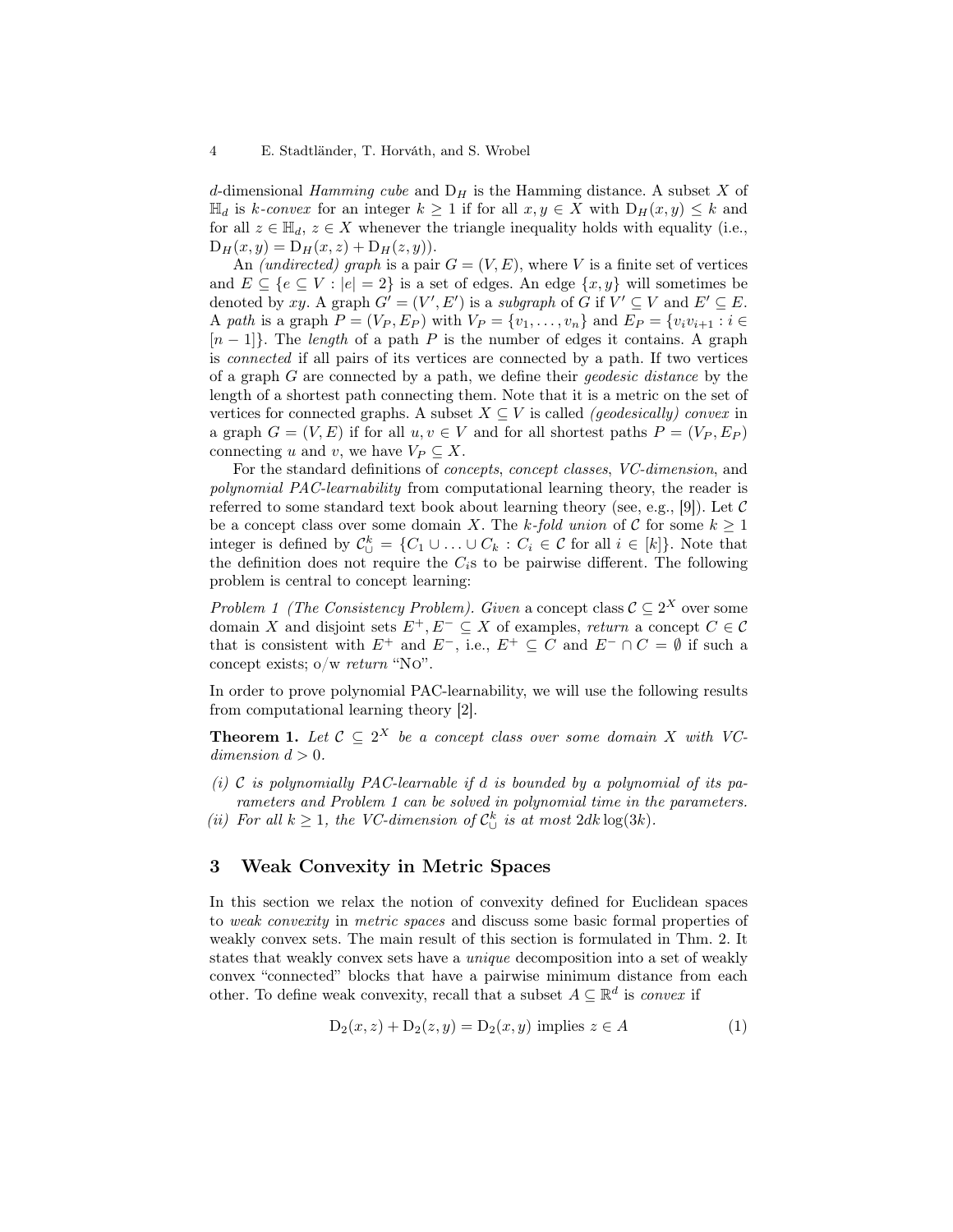

Fig. 1. Illustration of weakly convex sets in the Euclidean plane  $\mathbb{R}^2$ 

for all  $x, y \in A$  and for all  $z \in \mathbb{R}^d$ , where  $D_2$  is the Eucludian distance. Our notion of weak convexity in metric spaces incorporates a relaxation of (1), motivated by the fact that convex sets defined by (1) are always "contiguous" and cannot therefore capture well-separated regions of the domain. We address this problem by adapting the idea of k-convexity over Hamming metric spaces  $[6]$  to arbitrary ones. Analogously to [6], we do not require (1) to hold for all points x and y, but only for such pairs which have a distance of at most a user-specified threshold. In other words, while ordinary convexity is based on a global condition resulting in a single "contiguous" region, our notion of weak convexity relies on a local one, resulting in potentially several isolated regions, where the spread of locality is controlled by the above mentioned user-specified threshold. This consideration yields the following formal definition of weakly convex sets in metric spaces:

**Definition 1.** Let  $(X, D)$  be a metric space and  $\theta \geq 0$ . A set  $A \subseteq X$  is  $\theta$ convex (or simply, weakly convex) if for all  $x, y \in A$  and  $z \in X$  it holds that  $z \in A$  whenever  $D(x, y) \leq \theta$  and  $z \in \Delta_{=}(x, y)$ , where

$$
\triangle_{=}(x,y) = \{ z \in X : D(x,z) + D(z,y) = D(x,y) \} .
$$
 (2)

Notice that (2) does not require  $x \neq y$ . In particular,  $\Delta=(x, x) = \{x\}$  for all  $x \in X$ . The family of all weakly convex sets is denoted by  $\mathcal{C}_{\theta,D}$ ; we omit D if it is clear from the context. It always holds that  $C_{0,D} = 2^X$ .

In order to illustrate the notion of weak convexity, consider the finite set of points  $A \subseteq \mathbb{R}^2$  depicted by filled dots in Fig. 1b. The strongly (i.e., ordinary) convex hull of A is indicated by the gray area. In contrast, the  $\subseteq$ -smallest  $\theta$ convex set containing A for some suitable  $\theta \geq 0$  is drawn in red. The most obvious difference is that there are three separated regions  $A_1, A_2$ , and  $A_3$ , instead of a single contiguous area. In other words, weakly convex sets need not be connected despite that strongly convex sets in  $\mathbb{R}^2$  do. This is a consequence of considering only such pairs for membership witnesses that have a distance of at most  $\theta$  (see, also, Fig. 1a and 1c). For example, the points  $p$  and  $q$  in Fig. 1b have a distance strictly greater than  $\theta$ , implying that they do not witness the membership of the point v. Notice that in the same way as strongly convex sets, (parts of) weakly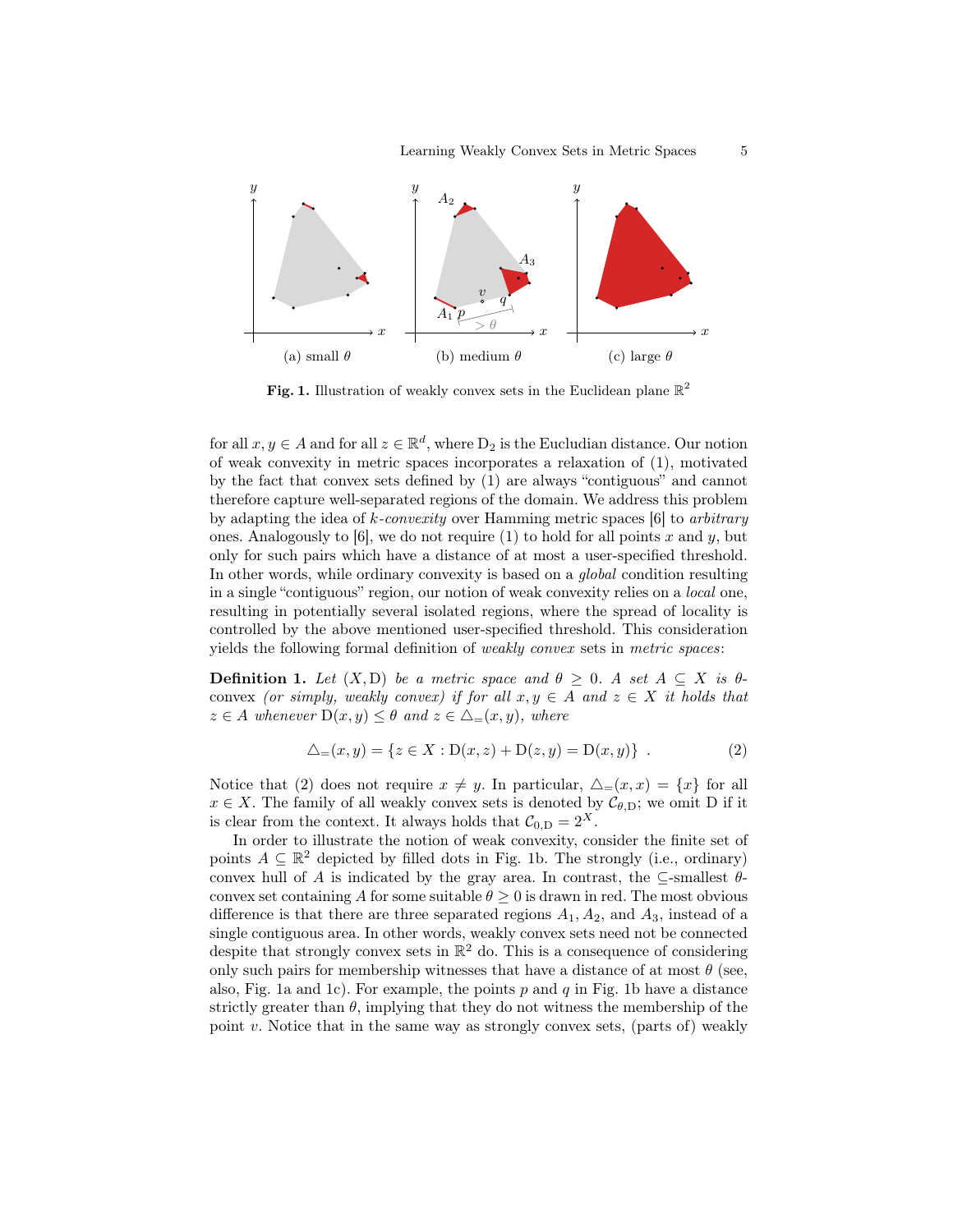convex sets may degenerate. While  $A_2$  and  $A_3$  are regions with strictly positive area,  $A_1$  is just a segment. We may even have isolated points as shown in Fig. 1a.

Despite this unconventional behavior of weakly convex sets,  $(X, \mathcal{C}_{\theta})$  forms a convexity space. To see this, note that  $\emptyset, X \in \mathcal{C}_{\theta}$ . Furthermore,  $\mathcal{C}_{\theta}$  is stable for arbitrary intersections and nested unions. Indeed, if  $\mathcal{F} \subseteq \mathcal{C}_{\theta}$  is a family of  $\theta$ -convex sets,  $x, y \in \bigcap \mathcal{F}$  with  $D(x, y) \leq \theta$  then  $\triangle_{=}(x, y) \subseteq F$  for all  $F \in \mathcal{F}$ implying that  $\bigcap \mathcal{F}$  is  $\theta$ -convex. If, in addition,  $\mathcal{F}$  is totally ordered by inclusion and  $x, y \in \bigcup \mathcal{F}$  with  $D(x, y) \leq \theta$  then there are  $F_x, F_y \in \mathcal{F}$ , say  $F_x \subseteq F_y$ , such that  $x \in F_x$  and  $y \in F_y$ . Then, according to  $(2)$ ,  $\triangle=(x, y) \subseteq F_y$  implying that  $\bigcup \mathcal{F}$  is  $\theta$ -convex. Hence,  $\mathcal{C}_{\theta}$  is a convexity space as claimed.

Since  $\mathcal{C}_{\theta}$  is stable for arbitrary intersections, it has an associated *closure* operator  $\rho_{\theta}: 2^X \to 2^X$  with  $A \mapsto \bigcap \{C \in \mathcal{C}_{\theta}: A \subseteq C\}$  for all  $A \subseteq X$ . That is,  $\rho_{\theta}$ maps a set A to the  $\subseteq$ -smallest  $\theta$ -convex set containing A. It is called the *weakly* convex hull operator and its fixed points (i.e., the  $\rho_{\theta}$ -closed sets) form exactly  $\mathcal{C}_{\theta}$ . Moreover,  $\rho_{\theta}$  is domain finite [15], i.e.,  $\rho_{\theta}(A) = \bigcup \{ \rho_{\theta}(F) : F \subseteq [A]^{<\omega} \}.$ 

#### 3.1 Some Basic Properties of Weakly Convex Sets

We now present some basic properties of weakly convex sets that make this kind of closed sets interesting for machine learning from a practical as well as from a theoretical viewpoint. As already mentioned, weakly convex sets need not be contiguous (cf. Fig. 1), in contrast to, for instance, ordinary convex sets in the Euclidean space. Instead, one can observe regions that are separated from each other. This is again due to the fact that the notion of weak convexity utilizes a distance threshold  $\theta$ . As a consequence, separate regions may arise with a pairwise distance of at least  $\theta$ . In Thm. 2 below, which is one of our main technical results for this work, we formally state this property of weakly convex sets. We note that this result generalizes that stated in [6, Proposition 3.2] for the Hamming metric space to arbitrary metric spaces.

We first introduce some necessary notions. Let  $\mathcal{M} = (X, D)$  be a metric space,  $\theta \geq 0$ , and  $A \subseteq X$ . Two points  $a, b \in A$  are  $\theta$ -connected w.r.t. A, denoted  $a \sim_{\theta, A} b$ , if there is a finite sequence  $a = p_1, p_2, \ldots, p_r = b \in A$  such that  $D(p_i, p_{i+1}) \leq \theta$  for all  $i \in [r-1]$ . A is  $\theta$ -connected if  $a \sim_{\theta, A} b$  for all  $a, b \in A$ . Note that  $\sim_{\theta,A}$  is an equivalence relation on A; its equivalence classes, denoted by  $[a]_{\sim_{\theta,A}} = \{b \in A : a \sim_{\theta,A} b\}$  for all  $a \in A$ , will be referred to as  $\theta$ -connected components.

**Theorem 2.** Let  $(X, D)$  be a metric space and  $\theta \ge 0$ . Then  $A \subseteq X$  is  $\theta$ -convex iff there is a uniquely defined family of non-empty sets  $(A_i \subseteq A)_{i \in I}$  for some index set I satisfying the following conditions:

- (i)  $A = \bigcup_{i \in I} A_i,$
- (ii)  $A_i$  is  $\theta$ -convex for all  $i \in I$ ,
- (iii)  $A_i$  is  $\theta$ -connected for all  $i \in I$ ,
- (iv) for all  $i, j \in I$  with  $i \neq j$ ,  $D(a, b) > \theta$  for all  $a \in A_i, b \in A_j$ .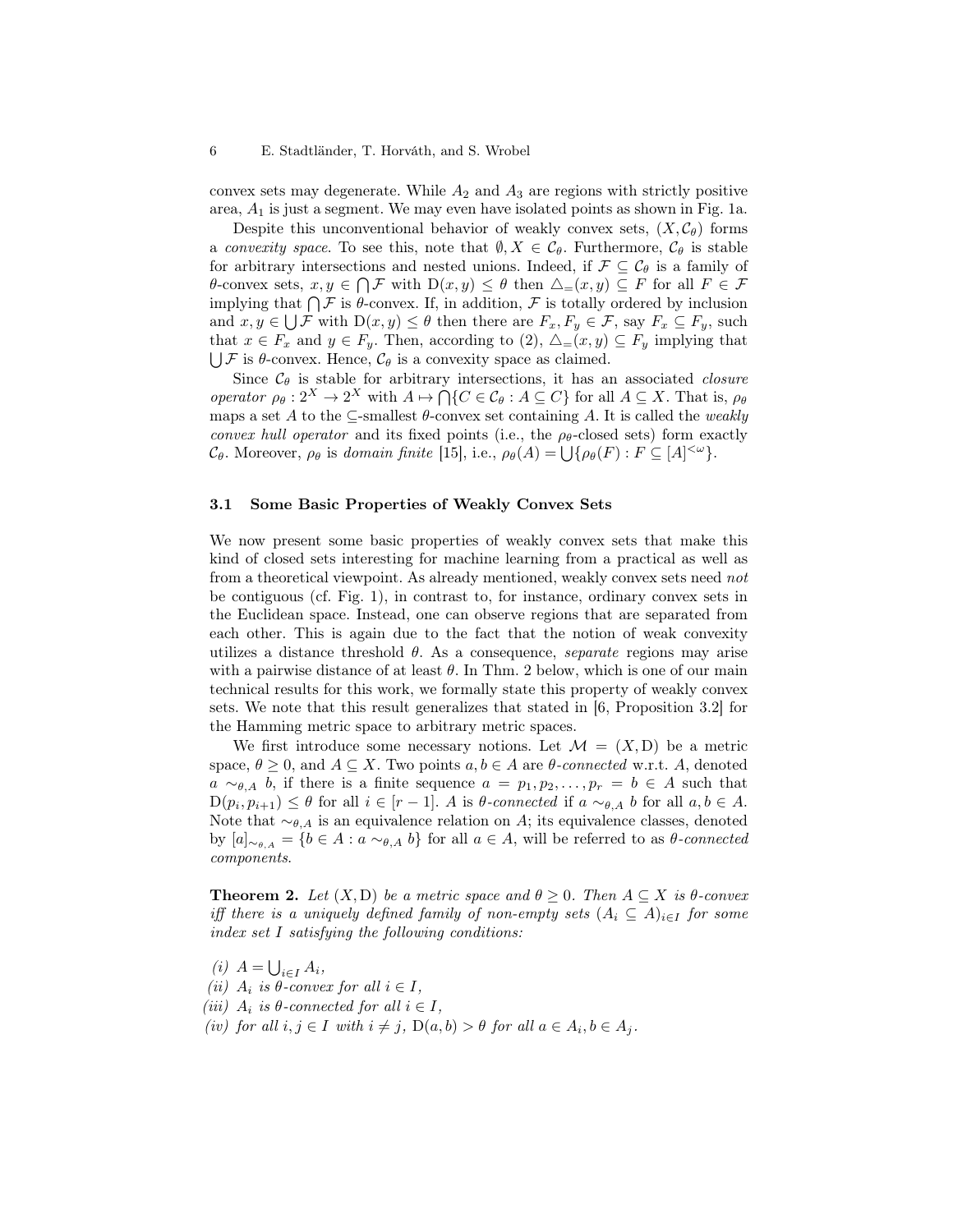In what follows, the family  $(A_i)_{i\in I}$  satisfying conditions (i)–(iv) in Thm. 2 will be referred to as the  $\theta$ -decomposition of the  $\theta$ -convex set A. Furthermore, the sets  $A_i$  in the  $\theta$ -decomposition of A will be called  $\theta$ -blocks or simply, blocks. The theorem above tells us that weakly convex sets can be partitioned uniquely into a family of non-empty blocks in a way that the distance between each pair of such weakly convex components is at least  $\theta$ . The uniqueness of the  $\theta$ -decomposition in Thm. 2 gives rise to a naïve algorithm for computing the weakly convex hull of a finite set intensionally (cf. Alg. 2 in Section 5). The idea is to start with the singletons and enforce conditions (i)-(iv) by repeatedly merging invalid pairs of blocks. However, that requires the strict inequality in condition (iv) not only to hold for pairs of points, but also between blocks. Cor. 1 below is concerned with metric spaces in which this property holds.

Corollary 1. Let  $\mathcal{M} = (X, D)$  be a metric space,  $\theta \geq 0$ ,  $A \subseteq X$ , and  $(A_i)_{i \in I}$ the  $\theta$ -decomposition of  $\rho_{\theta}(A)$ .

- (i) We have  $|I| \leq |A|$ . In particular, if A is finite, then I is finite.
- (ii) If M is complete and  $A_i$  and  $A_j$  are (topologically) closed for some  $i \neq j$ then  $D(A_i, A_j) = \inf_{a \in A_i, b \in A_j} D(a, b) > \theta$ .

Accordingly, Cor. 1 motivates the following definition of well-behaved metric spaces. A metric space  $\mathcal{M} = (X, D)$  is *compatible* with the convexity space  $(X, \mathcal{C}_{\theta})$  if  $\rho_{\theta}(A)$  is (topologically) closed for all  $A \in [X]^{<\omega}$  [15]. If, in addition,  $M$  is complete, we call it *well-behaved*.

Finally, we claim that the weakly convex hull operator is monotone w.r.t.  $\theta$ . This property will be utilized by our consistent hypothesis finding algorithms.

**Proposition 1.** Let  $(X, D)$  be a metric space and  $0 \le \theta \le \theta'$ . Then for all  $A \subseteq X$ , (i)  $\rho_{\theta}(A) \subseteq \rho_{\theta'}(A)$  and (ii) for all  $x, y \in \rho_{\theta}(A)$ ,  $x, y$  are in the same θ'-block of the θ'-decomposition of  $ρ_{θ'}(A)$  if they are in the same θ-block of the  $\theta$ -decomposition of  $\rho_{\theta}(A)$ .

# 4 Learning in the Extensional Problem Setting

In this section we consider the case that the underlying metric space is *finite* and weakly convex sets are represented extensionally, e.g. because they have no (natural) compact representation. Examples of this scenario include, among others, the case that the metric space is given by the set of vertices of a graph together with some distance on vertices. To formulate some basic properties of  $\rho_{\theta}$  introduced in Section 3, we define a preclosure operator  $\rho_{\theta}$  over X. More precisely, let  $\mathcal{M} = (X, D)$  be a finite metric space and  $\theta \geq 0$ . For all  $x, y \in X$ , let  $W_{\theta}(x, y) = \triangle_{=}(x, y)$  if  $D(x, y) \leq \theta$ ; o/w  $W_{\theta}(x, y) = \emptyset$ . Finally, define the function  $\hat{\rho}_{\theta}: 2^X \to 2^X$  by  $\hat{\rho}_{\theta}(A) = \bigcup_{x,y \in A} W_{\theta}(x,y)$  for all  $A \subseteq X$ .

**Lemma 1.** The function  $\hat{\rho}_{\theta}$  over M is a preclosure operator.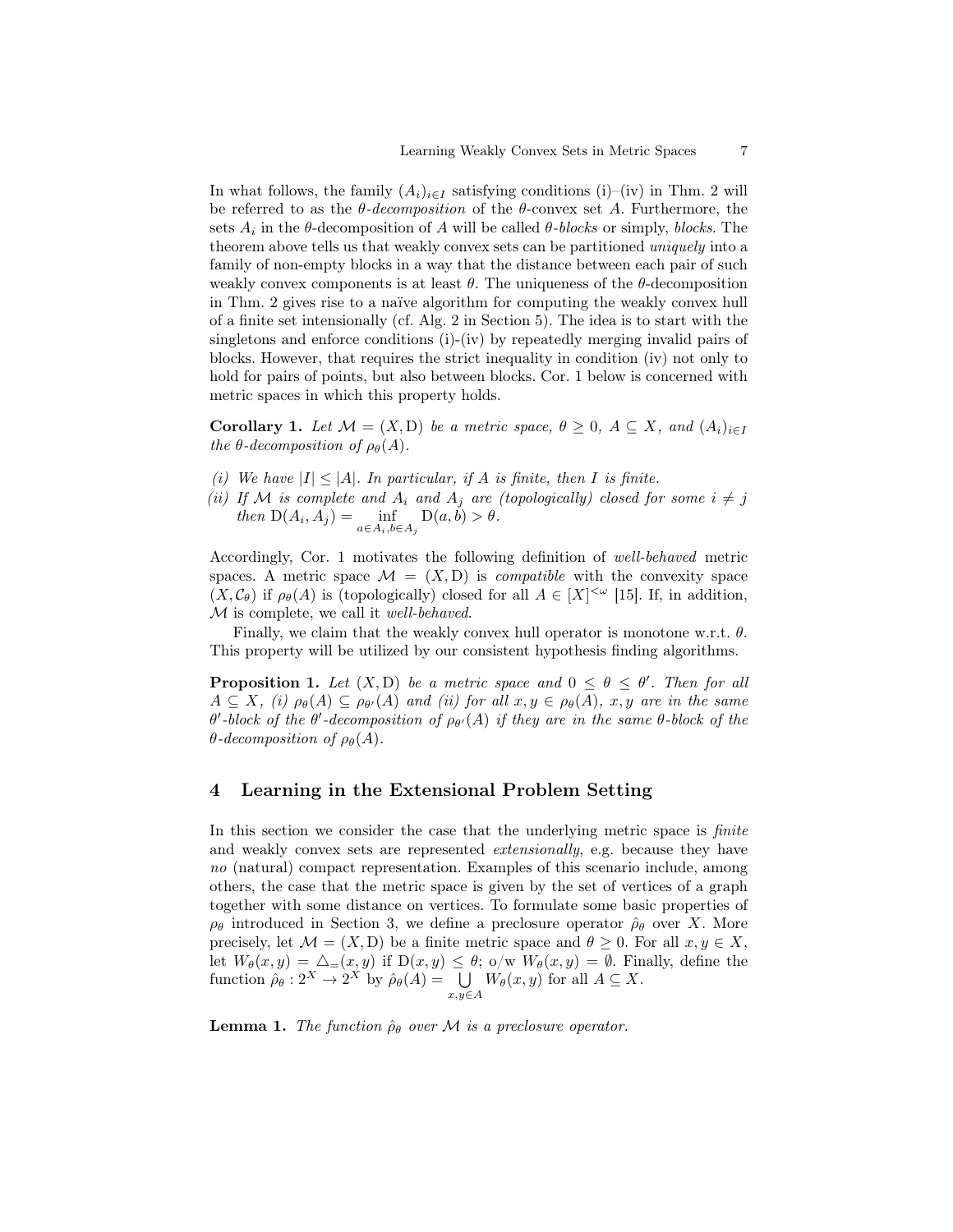Algorithm 1 EXTENSIONAL WEAKLY CONVEX HULL  $\hat{\rho}_{\theta}$ 

**Require:** finite metric space  $(X, D)$  and  $S_x = \{(x', D(x, x')) : x' \in X \setminus \{x\}\}\)$  sorted in increasing order in the second component, for all  $x \in X$ **Input:**  $A \subseteq X$  and  $\theta \ge 0$ **Output:**  $\theta$ -decomposition of  $\rho_{\theta}(A)$ 1:  $C, E \leftarrow \emptyset$ , queue  $Q \leftarrow A$ 2: mark all elements in A 3: while  $Q \neq \emptyset$  do 4:  $x \leftarrow \text{Dequeue}(Q), C \leftarrow C \cup \{x\}$ 5: for all  $y \in N_\theta(x) \cap C$  do 6:  $E \leftarrow E \cup \{xy\}$ 7: for all  $z \in N_{{\rm D}(x,y)}(x) \cap N_{{\rm D}(x,y)}(y)$  do 8: **if** z is unmarked and  $z \in \Delta_{=}(x, y)$  then 9: mark z,  $\text{EnQUEUE}(Q, z)$ 10: **return**  $\mathcal{D} = \{V(Z): Z \text{ is a connected component of } G_\theta = (C, E)\}\$ 

Let  $\hat{\rho}_{\theta}^{0}(A) = A$  and  $\hat{\rho}_{\theta}^{i+1}(A) = \hat{\rho}_{\theta}(\hat{\rho}_{\theta}^{i}(A))$  for all  $i \in \mathbb{N}$  and  $A \subseteq X$ . Since  $\hat{\rho}_{\theta}$ Let  $p_{\theta}(A) = A$  and  $p_{\theta}$   $(A) = p_{\theta}(p_{\theta}(A))$  for all  $t \in \mathbb{N}$  and  $A \subseteq X$ . Since  $p_{\theta}$ <br>is monotone by Lemma 1 and X is finite, for all  $A \subseteq X$  there exists a positive integer  $\gamma(A)$  such that  $\hat{\rho}_{\theta}^{\gamma(A)}$  $\widehat{\theta}_{\theta}^{\gamma(A)}(A) = \widehat{\rho}_{\theta}^{\gamma(A)+1}$  $\theta^{\gamma(A)+1}(A)$ , implying

$$
\hat{\rho}_{\theta}^{\gamma(A)}(A) = \hat{\rho}_{\theta}^{\gamma(A)+l}(A) \tag{3}
$$

for all  $l \geq 0$ . Furthermore,  $\Gamma = \max\{\gamma(A) : A \subseteq X\} < \infty$ . In the theorem below we claim that  $\hat{\rho}_{\theta}^{\Gamma}$  yields exactly  $\rho_{\theta}$ .

**Theorem 3.** Let  $(X, D)$  be a finite metric space and  $\theta > 0$ . Then

(i)  $\rho: 2^X \to 2^X$  with  $\rho(A) = \hat{\rho}_{\theta}^{\Gamma}(A)$  for all  $A \subseteq X$  is a closure operator and (ii) for all  $A \subseteq X$ ,  $\rho_{\theta}(A) = A$  iff  $\rho(A) = A$ .

We now consider the problem of computing weakly convex sets for the case that the metric space is finite and weakly convex sets are represented extensionally. More precisely, we are interested in the following problem setting:

Problem 2 (The Extensional Weakly Convex Hull Problem). Given a finite metric space  $\mathcal{M} = (X, D)$  with  $|X| = n$ , a set  $A \subseteq X$ , and a threshold  $\theta \geq 0$ , compute the  $\theta$ -decomposition  $A_1, \ldots, A_\ell$  of  $\rho_\theta(A)$ , where the  $A_i$ s are given extensionally.

The algorithm solving Problem 2 is given in Alg. 1. Its input consists of a set  $A \subseteq X$  for some finite metric space  $(X, D)$  and a non-negative real number  $\theta$ . The algorithm assumes that the pairwise distances for  $(X, D)$  are given explicitly and that each element  $x \in X$  is associated with a sorted sequence  $S_x$  of pairs  $(x', D(x, x')),$  for all  $x' \in X \setminus \{x\}$ . We assume that these sequences are calculated and stored once in a preprocessing step. The reason behind this assumption is that in order to solve a related consistency problem defined below, Alg. 1 will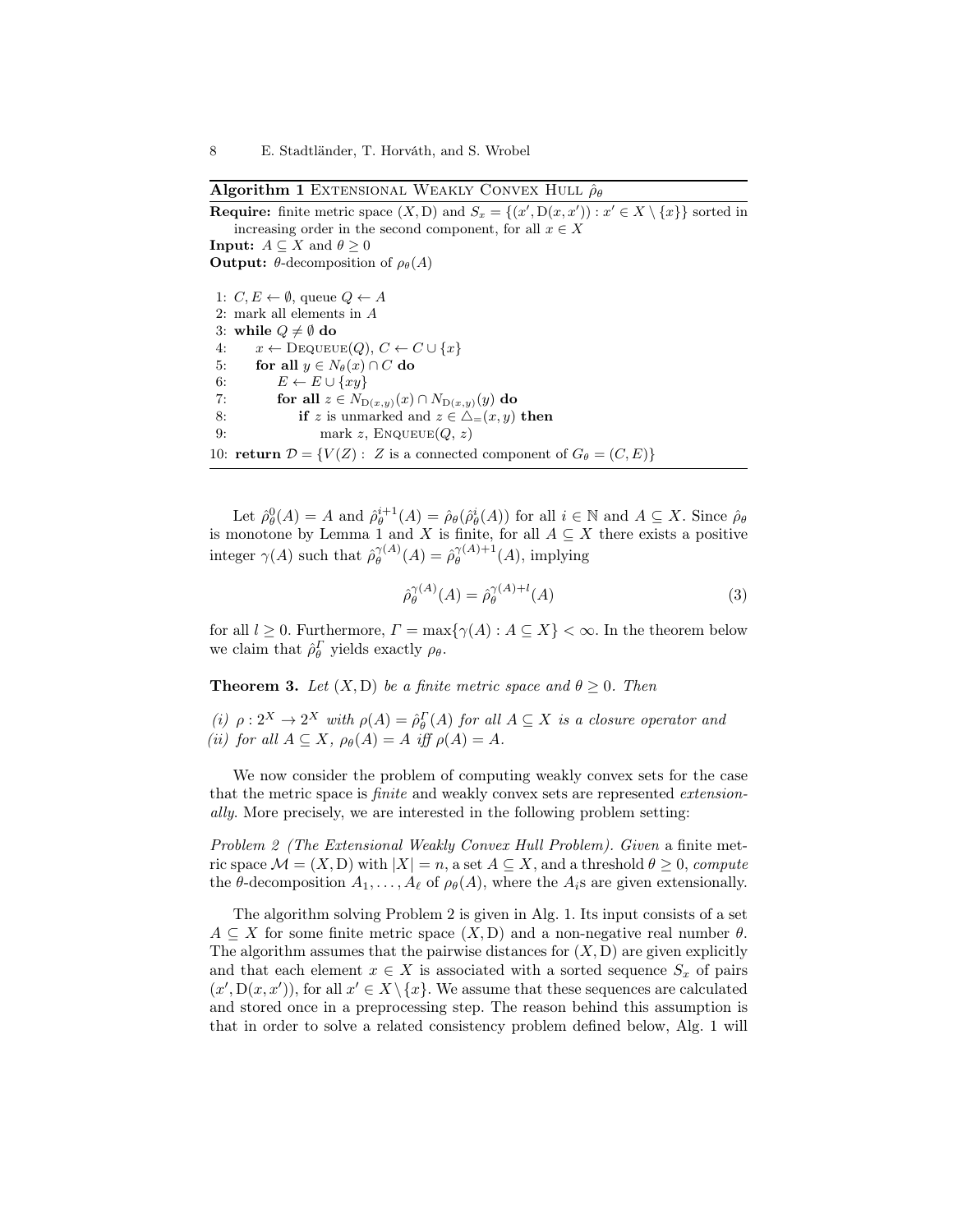be called with different values of  $\theta$ . For any  $\delta \geq 0$ , these sequences allow the  $\delta$ neighborhood  $N_{\delta}(x) = \{y \in X : D(x, y) \leq \delta\}$  of a point  $x \in X$  to be calculated in time  $\mathcal{O}(|N_\delta(x)|)$  for all  $\delta \geq 0$  (cf. lines 5 and 7 of Alg. 1).

Alg. 1 maintains three variables. In particular, one can show in the proof of the theorem below, the set  $\rho_{\theta}(A)$  is calculated in C. All elements of C are added first to the queue  $Q$ , which is initialized with  $A$  (cf. line 1). The elements of  $Q$ are processed one by one (cf. lines  $4-9$ ). In particular, for the element x of Q considered in line 4, we move x from  $Q$  to  $C$  (line 4) and take all elements y in the  $\theta$ -neighborhood of x that have already been added to  $C \subseteq \rho_{\theta}(A)$  (line 5). In variable E we maintain the set of edges of the  $\theta$ -neighborhood graph over C, i.e., two elements of C are connected by an edge iff their distance is at most  $\theta$ . As x is a new element in  $C$ , in line 6 we connect it with all y considered in line 5. In lines 7–9 we take all  $z \in W_\theta(x, y)$  that have not yet been considered, mark z, and add it to the queue Q. Regarding line 7, note that the triangle inequality implies that if  $z \in W_\theta(x, y)$  then  $D(x, z), D(y, z) \leq D(x, y)$ . Finally, after we have processed all elements that have been added to  $Q$ , in line 10 we calculate the connected components of the  $\theta$ -neighborhood graph  $G_{\theta} = (C, E)$  and return the family formed by the sets of vertices of the connected components.

**Theorem 4.** Alg. 1 is correct and solves Problem 2 in  $O(nd^2)$  time, where d is the degree of the  $\theta$ -neighborhood graph  $G_{\theta} = (C, E)$ .

In Section 4.1 we will be concerned with an application scenario of the following consistent hypothesis finding (CHF) problem:

Problem 3 (The CHF Problem for Extensional Weakly Convex Hulls). Given a finite metric space  $\mathcal{M} = (X, D)$  with  $|X| = n$ , disjoint sets  $E^+, E^- \subseteq X$  of positive and negative examples, and an integer  $k > 0$ , return "YES" and the θ-decomposition of a θ-convex set consistent with  $E^+$  and  $E^-$  that consists of at most k blocks, if it exists for some  $\theta$ ; o/w the answer "No".

Remark 1. Note that if Problem 3 can be solved in polynomial time then, as  $k$ cannot be greater than  $|E^+|$  by (i) of Corollary 1, a consistent hypothesis with the smallest number of blocks can be found in polynomial time. It always exists, as  $\rho_0(E^+) = E^+$  and  $E^+ \cap E^- = \emptyset$  by assumption.

**Theorem 5.** Problem 3 can be solved in  $\mathcal{O}(T_P(\mathcal{M}) + n^3 \log n)$  time, where  $T_P(\mathcal{M})$  is the time complexity of computing all pairwise distances for X.

#### 4.1 Application Scenario: Vertex Classification

As a proof of concept, in this section we *empirically* demonstrate the learnability of weakly convex concepts over graphs. More precisely, we consider the metric space  $\mathcal{M} = (V, D_q)$  for some undirected graph  $G = (V, E)$ , where  $D_q$  is the geodesic distance on V. In the learning setting, V is partitioned into  $\bar{V}^+$  and V<sup>-</sup>, such that  $V^+$  is  $\theta$ -convex for some  $\theta \geq 0$ . The *target concept*  $V^+$  as well as  $\theta$ are unknown to the learning algorithm. The problem we investigate empirically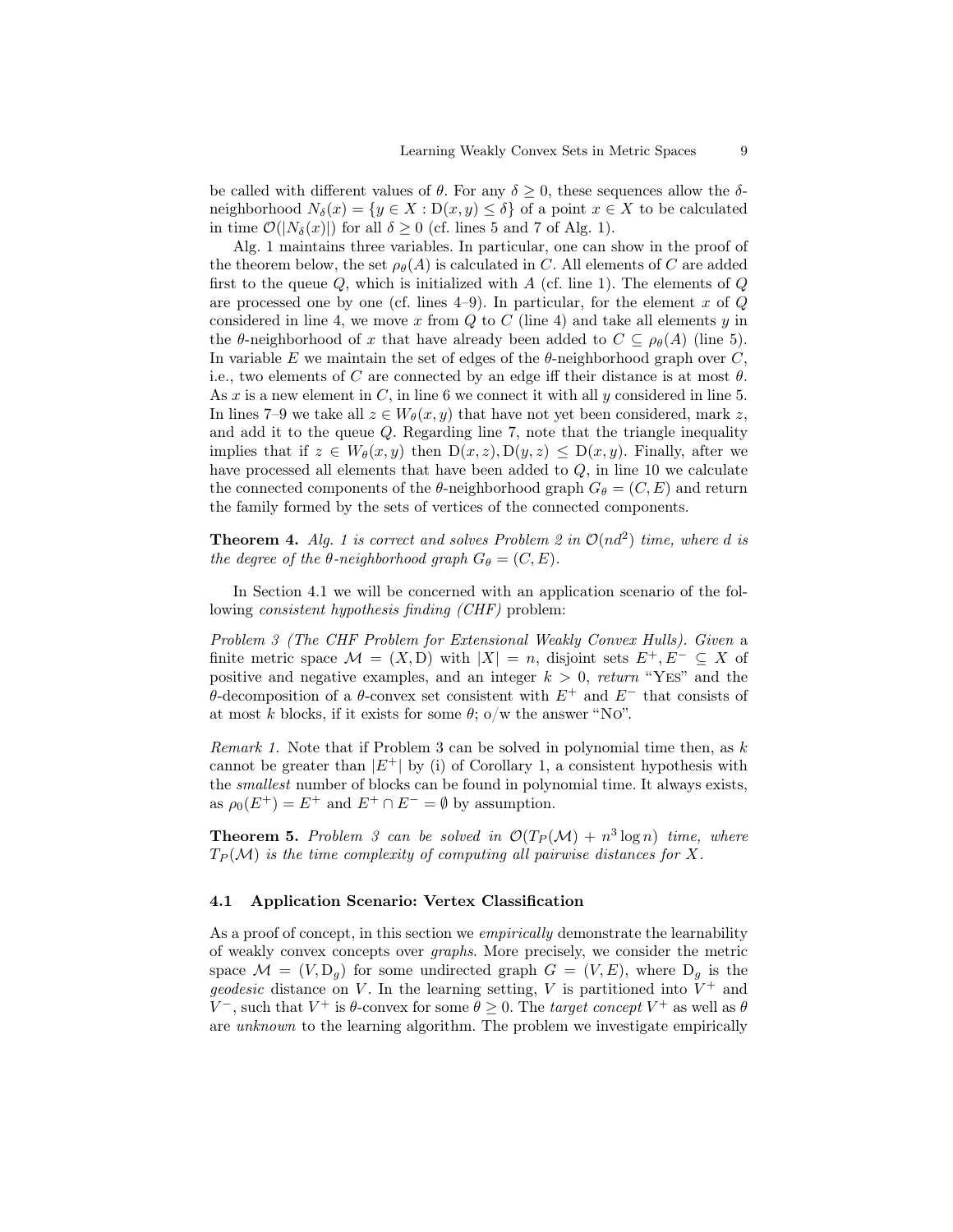

Fig. 2. Example of a graph with 250 vertices and 40 training examples.

is to approximate  $V^+$  given some *small* labeled set  $E = E^+ \cup E^-$  of positive and negative examples.

We solve this learning task by computing the hypothesis  $C = \rho_{\theta}(E^+)$  for the greatest  $\theta' \leq \max_{u,v \in V} D(u,v)$  that is consistent with E. Such a  $\theta'$  always exists (cf. Remark 1). Furthermore, C is computed by performing a binary search for  $\theta'$ (see [13] for the details). To measure the predictive performance, we use accuracy (i.e., number of correctly classified vertices in  $V \ E$  over  $|V \ E|$ ) and compare it to the baseline  $\max\{|V^+|/|V|, |V^-|/|V|\}$  defined by majority vote. We stress that the only purpose of these experiments is to empirically demonstrate that weakly convex concepts can be learned with a remarkable accuracy, without utilizing any domain specific properties and with using only a few training examples. An adaptation of our approach to the domain specific problem of learning on graphs and a rigorous empirical comparison of its predictive performance with state-of-the-art problem specific algorithms goes far beyond the scope of this paper.

We generated 50 random graphs for  $|V| = 100, 250, 1000$ , and 2500 for the experiments as follows: According to Prop. 1, the diameter of a graph is an upper bound on the parameter  $\theta$ . In order to provide a diverse set of target concepts and possible values for  $\theta$ , we generated random graphs based on *Delaunay trian*qulations [4] as follows: After choosing the respective number of nodes  $V \subset [0,1]^2$ uniformly at random, we have computed the Delaunay triangulation. We then connected two nodes in  $V$  by an (undirected) edge iff they co-occur in at least one simplex of the triangulation. We considered the two cases that the edges are unweighted or they are weighted with the Euclidean distance between their endpoints. However, the resulting graph often contains a small number of very long edges (in terms of the Euclidean distance), especially near the "outline" of the chosen point set. Since such edges reduce the graph's diameter substantially, we removed the longest 5% of the edges, i.e., those that are not contained in the 95th percentile w.r.t. the Euclidean distance of their endpoints.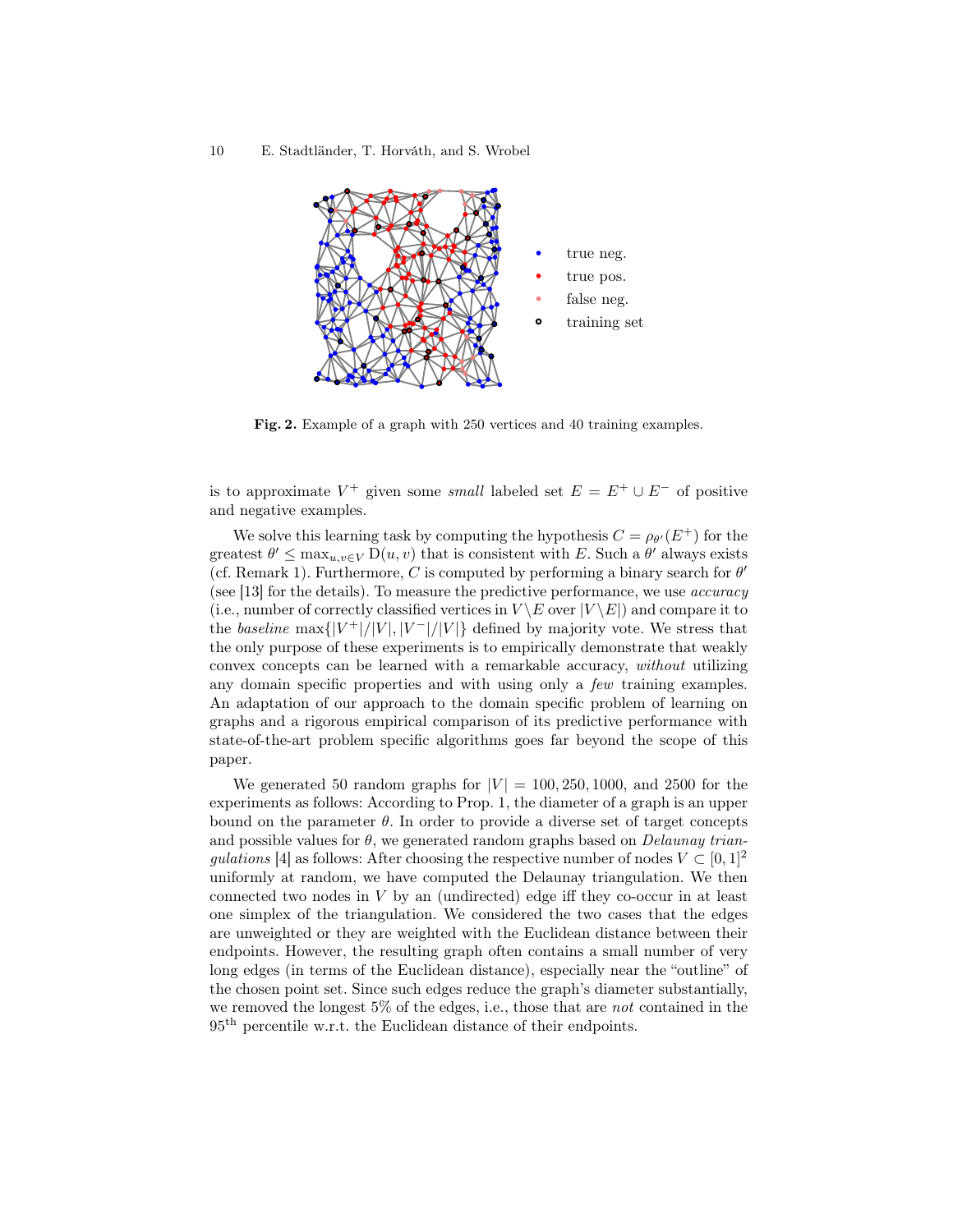

Fig. 3. Results for Delaunay-based graphs for varying number of vertices  $(|V|)$ .

For each graph  $G = (V, E)$  in the resulting dataset, we have generated random partitionings  $(V^+, V^-)$  of V in a way that  $V^+$  and  $V^-$  are balanced (i.e.,  $|V^+| \approx |V^-|$  and  $V^+$  is  $\theta$ -convex. We note that for all random partitionings obtained,  $V^+$  was not strongly (i.e., ordinary) convex. The training examples  $E^+$ and  $E^-$  have been sampled uniformly at random from  $V^+$  and  $V^-$ , respectively, such that  $|E^+| \approx |E^-|$ . The number of training examples (i.e.,  $|E^+ \cup E^-|$ ) was varied over 20, 40, 60, 80, 100. This overall procedure generates 5,000 learning tasks (50 graphs  $\times$  20 random target concepts  $\times$  5 training set sizes), for each graph size  $|V| = 100, 250, 1000, 2500$ . In Fig. 2 we give an example graph with  $|V| = 250$ , together with the node prediction using 40 training examples. The training examples are marked with black outline and the predictions are encoded by colors. In particular, dark red corresponds to true positive, dark blue to true negative, and light red to false negative nodes. In the example we have no false positive node, which was the case for most graphs.

Fig. 3 shows the accuracy  $(y\text{-axes})$  of the baseline (blue box plots) and our learner (orange box plots for unweighted and red ones for weighted edges) grouped by the number of provided examples  $(x\text{-axes})$  and the graph sizes  $|V|$ . In all cases, our learner outperforms the baseline significantly by noting that for  $|V| = 100$ , the high accuracy results obtained from 60 training examples are less interesting. For  $|V| > 100$  it is remarkable that the learner does not require much more examples with increasing graph size. For example, for graphs with 2, 500 vertices, already 80 examples are sufficient to achieve an average accuracy of 0.94 for unweighted graphs. Notice that the baseline is in all cases very close to 0.6. This is due to our construction of the target concepts: We chose  $\theta$  maximal such that  $2|V^+| < |V|$ . Therefore, in almost all cases there are about 10% less positive nodes than negative. We have tested the generated weakly convex sets for strong convexity: almost all of them were not strongly convex. In summary, our experimental results clearly show that a remarkable predictive accuracy can be obtained already with relatively small training sets with our generic approach, without utilizing any domain specific knowledge.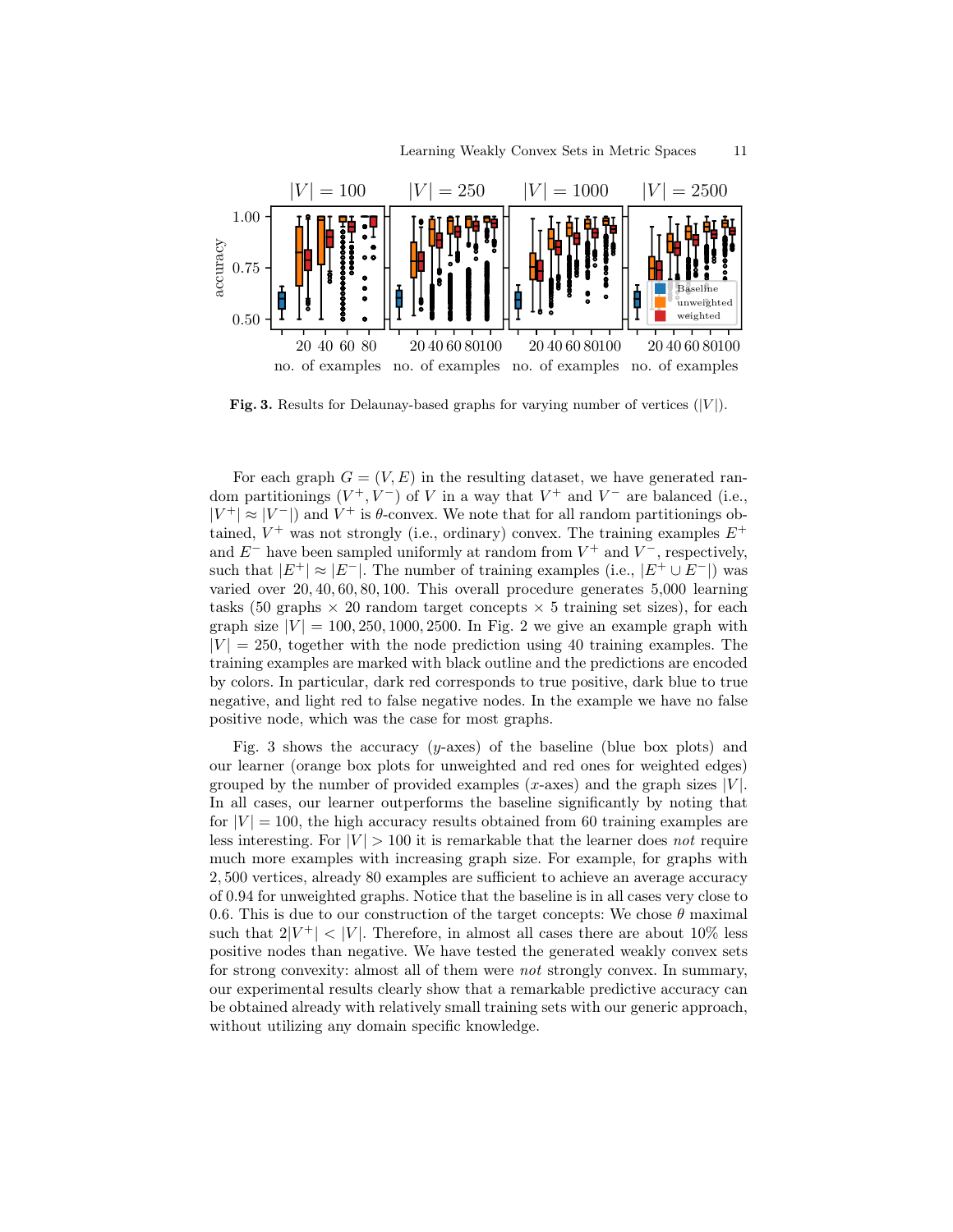Algorithm 2 INTENSIONAL WEAKLY CONVEX HULL (NAÏVE) **Require:** well-behaved metric space  $\mathcal{M} = (X, D)$  and representation scheme  $\mu$  for  $\mathcal{M}$ **Input:**  $A \in [X]^{<\omega}$  and  $\theta \geq 0$ **Output:**  $\mu(\theta, A_1), \ldots, \mu(\theta, A_\ell)$ , where  $A_1, \ldots, A_\ell$  is the  $\theta$ -decomposition of  $\rho_\theta(A)$ 

1:  $\mathcal{D} \leftarrow {\mu(\theta, \{x\}) : x \in A}$ 2: while  $\exists B_i, B_j \in \mathcal{D}$  such that  $B_i \neq B_j$  and  $\overline{D}(B_i, B_j) \leq \theta$  do 3:  $\mathcal{D} \leftarrow (\mathcal{D} \setminus \{B_i, B_j\}) \cup \{\text{Merge}(\theta, A, B_i, B_j)\}\$ 4: return D

# 5 The Intensional Problem Setting

In this section we consider the intensional problem setting, that is, the scenario that weakly convex sets have some compact representation. In contrast to the extensional case, the metric spaces in this section are allowed to be infinite. They are, however, required to be *well-behaved* (see Sect. 3 for the definition). To formulate the problem setting considered in this section, we introduce the following notion for a metric space  $\mathcal{M} = (X, D)$ : A representation scheme for M is a function  $\mu : \mathbb{R}_{\geq 0} \times [X]^{<\omega} \to \{0,1\}^*$  satisfying  $\mu(\theta, A) = \mu(\theta, B)$  iff  $\rho_{\theta}(A) = \rho_{\theta}(B)$  for all  $A, B \in [X]^{<\omega}$  and  $\theta \geq 0$ . In other words,  $\mu$  returns some representation of  $\rho_{\theta}(A)$  for all finite subsets  $A \subseteq X$ . Note that  $\rho_{\theta}(A)$ can be infinite. Analogously to Problem 2, we are interested in the following computational problem:

Problem 4 (The Intensional Weakly Convex Hull Problem). Given a well-behaved metric space  $\mathcal{M} = (X, D)$ , a representation scheme  $\mu$  for  $\mathcal{M}$ , a set  $A \subseteq [X]^{<\omega}$ with  $|A| = m$ , and  $\theta > 0$ , compute  $\mu(\theta, A)$ .

For page limitation, we give a very simple naïve algorithm for Problem 4 (see Alg. 2), by noting that it is not optimal. It assumes a well-behaved metric space  $\mathcal{M} = (X, D)$  and some representation scheme  $\mu$  for  $\mathcal{M}$ . The input to the algorithm consists of a finite subset  $A \subseteq X$  and a distance threshold  $\theta \geq 0$ . Its output is the set  $\{\mu(\theta, A_1), \dots, \mu(\theta, A_\ell)\}\$  of binary strings representing the blocks  $A_1, \ldots, A_\ell$  in the  $\theta$ -decomposition of  $\rho_\theta(A)$ . The algorithm first initializes the variable D with the set of the representations of  $\rho_{\theta}(\{x\}) = \{x\}$  for all  $x \in A$ (cf. line 1). It then iteratively selects two different blocks  $B_i, B_j \in \mathcal{D}$  such that  $D(B_i, B_j) = \min_{x \in B_i, y \in B_j} D(x, y) \ge \theta$ . If there are no such  $B_i$  and  $B_j$ , then it terminates by returning  $\mathcal{D}$ ; o/w it updates  $\mathcal{D}$  by removing  $B_i$ ,  $B_j$  and adding their merge defined by  $\text{MERGE}(\theta, A, B_i, B_j) = \mu(\theta, (\text{ext}(B_i) \cup \text{ext}(B_j)) \cap A)$  if  $\overline{\mathrm{D}}(B_i, B_j) \leq \theta$ ; o/w MERGE $(\theta, A, B_i, B_j) = \perp$ , where  $\mathrm{ext}(B_i)$ ,  $\mathrm{ext}(B_j)$  denote the extensions of  $B_i, B_j$ , respectively. The proof of the proposition below follows by induction on  $|\mathcal{D}|$  from Thm. 2 and Corollary 1.

#### Proposition 2. Alg. 2 is correct.

Let  $T<sub>S</sub>$ ,  $T<sub>D</sub>$ , and  $T<sub>M</sub>$  denote the time complexity of computing  $\mu(\theta, \{x\})$ , the distance between  $B_i$  and  $B_j$ , and the merge of  $B_i$  and  $B_j$ , respectively, for any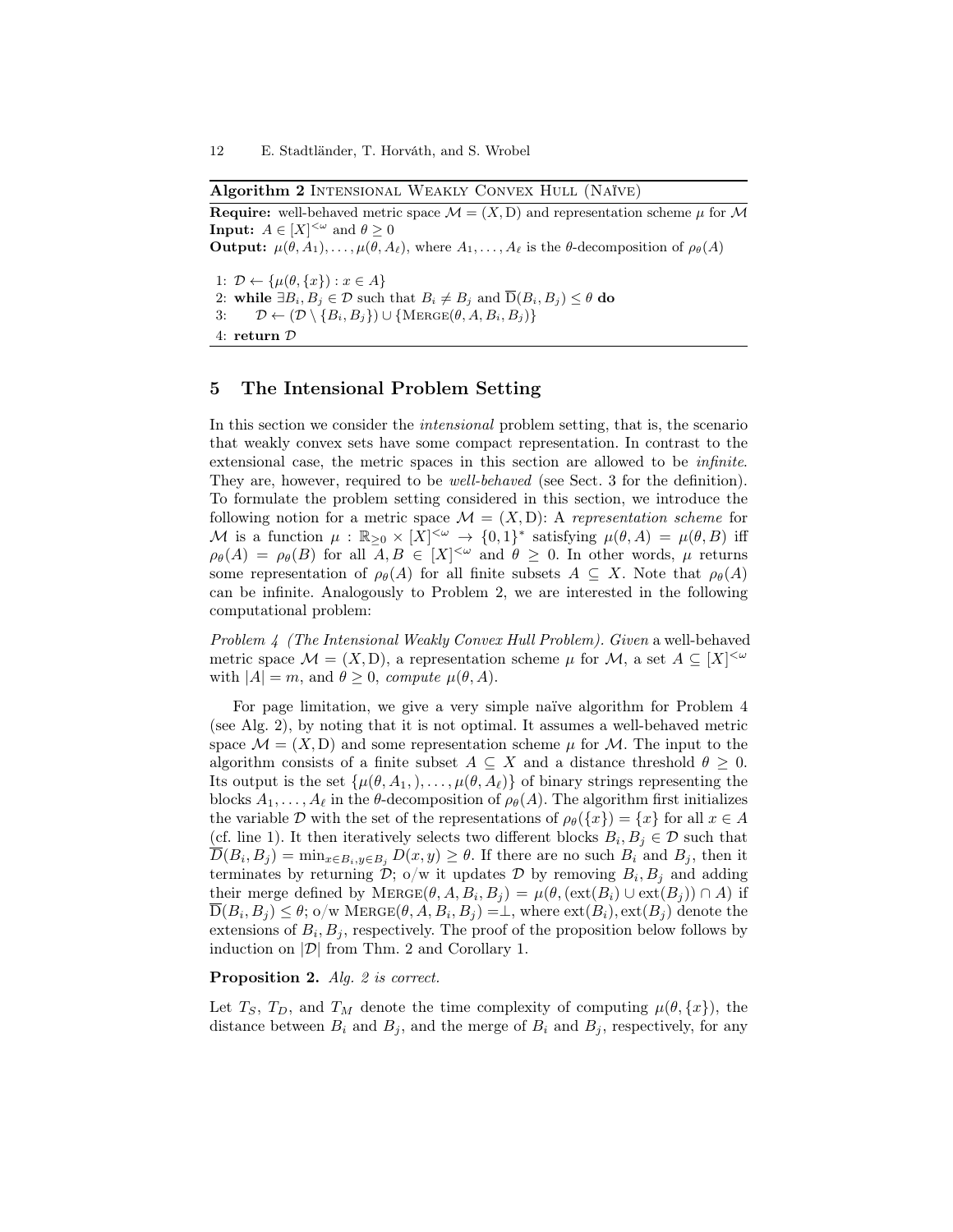$x \in X$  and  $\theta$ -blocks  $B_i$  and  $B_j$ . One can easily check that the time complexity of Alg. 2 is  $\mathcal{O}(mT_S + m^3T_D + mT_M)$ . Using a more sophisticated version of Alg. 2 not presented in this paper for space limitations, we have the following improved complexity result.

**Theorem 6.** Problem 4 can be solved in time  $\mathcal{O}(mT_S + m^2T_D + mT_M)$ .

We consider the consistency problem also for the intensional scenario.

Problem 5 (The Consistency Problem for Intensional Weakly Convex Hulls). Given a well-behaved metric space  $\mathcal{M} = (X, D)$ , representation scheme  $\mu$  for  $\mathcal{M}$ , disjoint finite sets  $E^+, E^- \subseteq X$  of labeled examples with  $|E^+ \cup E^-| = m$ , and  $k > 0$ , return "YES" and the representations of the blocks in the  $\theta$ -decomposition of a  $\theta$ -convex set that is consistent with  $E^+$  and  $E^-$  and has at most k blocks, if such a decomposition exists for some  $\theta > 0$ ; o/w the answer "No".

Note that Remark 1 applies also to the problem above. Using the same idea as for the solution of Problem 3 (i.e., to decide whether a desired  $\theta$  exists, we perform a binary search on the sorted set of pairwise distances between the elements in  $A$ ), we have the following result on the above problem:

**Theorem 7.** Problem 5 can be solved in  $\mathcal{O}((mT_S + m^2T_D + mT_M)\log m)$  time.

In Sections 5.1 and 5.2 below we present two non-trivial applications of Thm. 7 to polynomial PAC-learnability.

#### 5.1 Learning Weakly Convex Boolean Functions

As a first application of Thm. 7, we show that the concept class formed by weakly convex Boolean functions is efficiently PAC-learnable. This result is not new, it has been obtained with a *domain specific* algorithm in [6]. Still, we present it as an application because, as we show below, we can derive it in a very simple way by using Thm.7. Furthermore, our general purpose algorithm solving Problem 4 has the same asymptotic complexity on this problem as the *domain specific* one in [6].

Consider the metric space  $\mathcal{M}_H = (\mathbb{H}_n, D_H)$  for some  $n \in \mathbb{N}$  (see Section 2). Clearly, the finiteness of  $\mathbb{H}_n$  implies that  $\mathcal{M}_H$  is well-behaved for all  $\theta \geq 0$ . A Boolean function  $f: \{0,1\}^n \to \{0,1\}$   $(n \in \mathbb{N})$  is  $\theta$ -convex for some  $\theta \geq 0$  if for all  $x, y, z \in \mathbb{H}_n$ ,  $f(z) = 1$  whenever  $f(x) = f(y) = 1$ ,  $D_H(x, y) \leq \theta$ , and  $z \in \Delta_{=}(x, y)$ . Note that for  $\mathcal{M}_H$  it suffices to consider the values in [n] for  $\theta$ .

Throughout this section we will use the following notation:  $L_n$  denotes the set  ${x_1, \neg x_1, \ldots, x_n, \neg x_n}$  of Boolean literals. A term T is a conjunction of literals from  $L_n$ ; T is sometimes regarded as the set of literals it contains. A *conflict* betwen two terms  $T_i$  and  $T_j$  over  $L_n$  is an integer  $p \in [n]$  such that  $x_p \in T_i$  and  $\neg x_p \in T_j$  or vice versa. Finally, for a Boolean function f, ext(f) denotes the extension of f (i.e.,  $ext(f) = \{x \in \mathbb{H}_n : f(x) = 1\}$ ). We will use the following auxiliary result: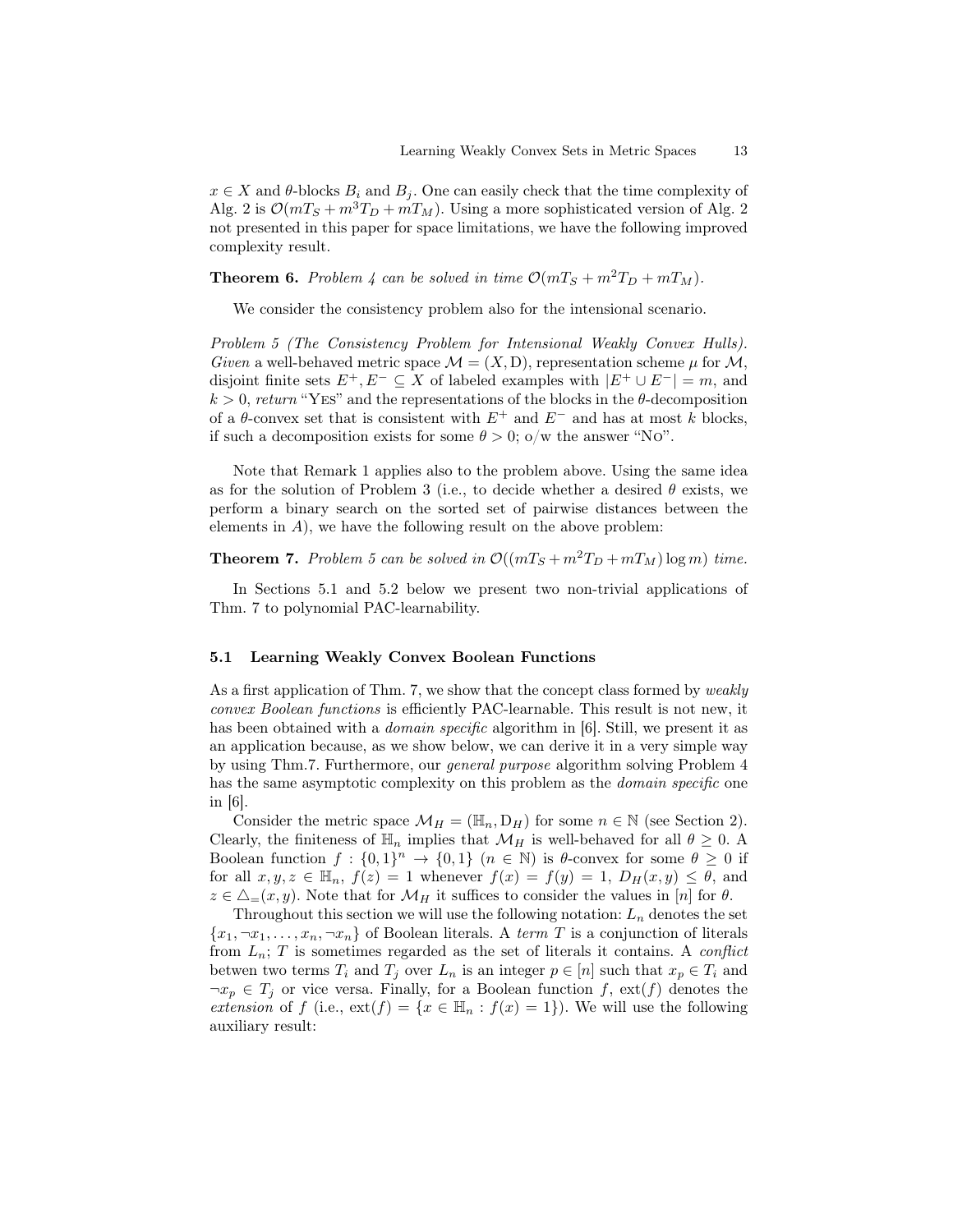**Lemma 2.** Let  $A \subseteq \mathbb{H}_n$  be  $\theta$ -convex and  $\theta$ -connected for some  $\theta \geq 2$ . Then A is convex (i.e., n-convex) and can be represented by a term  $T$  over  $L_n$ .

For any  $n > 0$ , the concept class  $\mathcal{B}_{n,k} \subseteq 2^{\mathbb{H}_n}$  is defined as follows: For all  $A \subseteq \mathbb{H}_n, A \in \mathcal{B}_{n,k}$  iff A is  $\theta$ -convex for some  $\theta \geq 0$  and its  $\theta$ -decomposition has at most k blocks. Thm. 2 and Lemma 2 together imply that any such weakly convex set  $A$  can be represented *uniquely* by a  $k$ -term DNF  $F$  such that the extensions of the terms in F represent precisely the blocks in the  $\theta$ -decomposition of A. Since the blocks are non-empty, no term contains a variable and its negation. This gives rise to the following definition of the representation scheme  $\mu$  for  $\mathcal{M}_H$ : For all  $S \subseteq \mathbb{H}_n$ , define  $\mu_H : \mathbb{R}_{\geq 0} \times \mathbb{H}_n \to \{0,1\}^*$  by  $\mu_R(\theta, S) = F$ , where F is the unique DNF representation of  $\rho_{\theta}(S)$ , if  $\rho_{\theta}(S)$  is  $\theta$ -connected; o/w by  $\bot$ .

**Lemma 3.** Problem 5 can be solved in  $\mathcal{O}(nm^2 \log m)$  time for  $\mathcal{M}_H$ .

*Proof.* Let  $\mu$  in Problem 5 be defined by  $\mu$ . We show that  $T_S, T_D, T_M$  in Thm. 7 are all in  $\mathcal{O}(n)$ . For  $T_S$ , the claim follows from  $\mu_H(\theta, \{x\}) = \bigwedge_i l_i$ , where  $l_i = x_i$  if  $x_i = 1$ ;  $o/w l_i = \neg x_i$ . Let  $T_i$  and  $T_j$  be terms over  $L_n$ . Their distance  $D_H(T_i, T_j)$ is equal to the number of conflicts between  $T_i$  and  $T_j$ , implying  $T_D \in \mathcal{O}(n)$ . Finally, if  $\overline{D}_H(T_i, T_j) \leq \theta$  then  $\text{Merge}(T_i, T_j)$  is the term T with literals  $T_i \cap T_j$ . Thus,  $T_{\text{Merge}} = \mathcal{O}(n)$ . The statement then follows by Thm. 7.

**Theorem 8.** For all  $d, k \geq 0$ ,  $\mathcal{B}_{n,k}$  is polynomially PAC-learnable.

*Proof.* Since  $\mathcal{B}_{n,k} \subseteq (\mathcal{B}_{n,1})_U^k$ , VC-dim $(\mathcal{B}_{n,k}) \leq \text{VC-dim}((\mathcal{B}_{n,1})_U^k) \leq 4nk \log(3k)$ by VC-dim $(\mathcal{B}_{n,1}) \leq 2n$  and by (ii) of Thm. 1. Hence, the VC-dimension of  $\mathcal{B}_{n,k}$ is polynomial in  $n$  and  $k$ . Furthermore, by Lemma 3, the consistency problem for  $\mathcal{B}_{n,k}$  can be solved in time polynomial in n, k, and  $m = |E^+ \cup E^-|$ . The theorem then follows by (i) of Thm. 1. theorem then follows by  $(i)$  of Thm. 1.

Note that if the extensions of the terms in the DNF are not required to be pairwise disjoint then, in contrast to the positive result in Thm. 8, k-term DNF formulas are *not* polynomially PAC-learnable for any  $k \geq 2$  if  $P \neq RP$  [10]. In [6] it is shown that the class of  $\theta$ -convex Boolean functions is not polynomially PAC-learnable for  $\theta > n/2-1$ . The reason is that the number of terms having a pairwise distance greater than  $n/2 - 1$  can be exponential in n. Notice that the number of terms in  $\mathcal{B}_{n,k}$  is bounded by the *parameter* k in our problem setting. Finally we note that the time complexity of the *domain specific* algorithm in [6] that solves Problem 4 for  $\mathbb{H}_n$  is  $\mathcal{O}(m^2n)$ , which is the same as that of the sophisticated version of our *general purpose* Algorithm 2 in [13].

#### 5.2 Learning Weakly Convex Axis-Aligned Hyperrectangles

Our second application of Thm. 7 is concerned with polynomial PAC-learnability of weakly convex sets in  $\mathcal{M}_R = (\mathbb{R}^d, D_1)$ , where  $D_1$  is the *Manhattan* (or  $L_1$ ) distance, i.e.,  $D_1(x, y) = \sum_i |x_i - y_i|$  for all  $x = (x_1, \ldots, x_d)$  and  $y = (y_1, \ldots, y_d) \in$  $\mathbb{R}^d$ . Note that  $\mathcal{M}_R$  can be regarded as a generalization of  $\mathcal{M}_H$  considered in the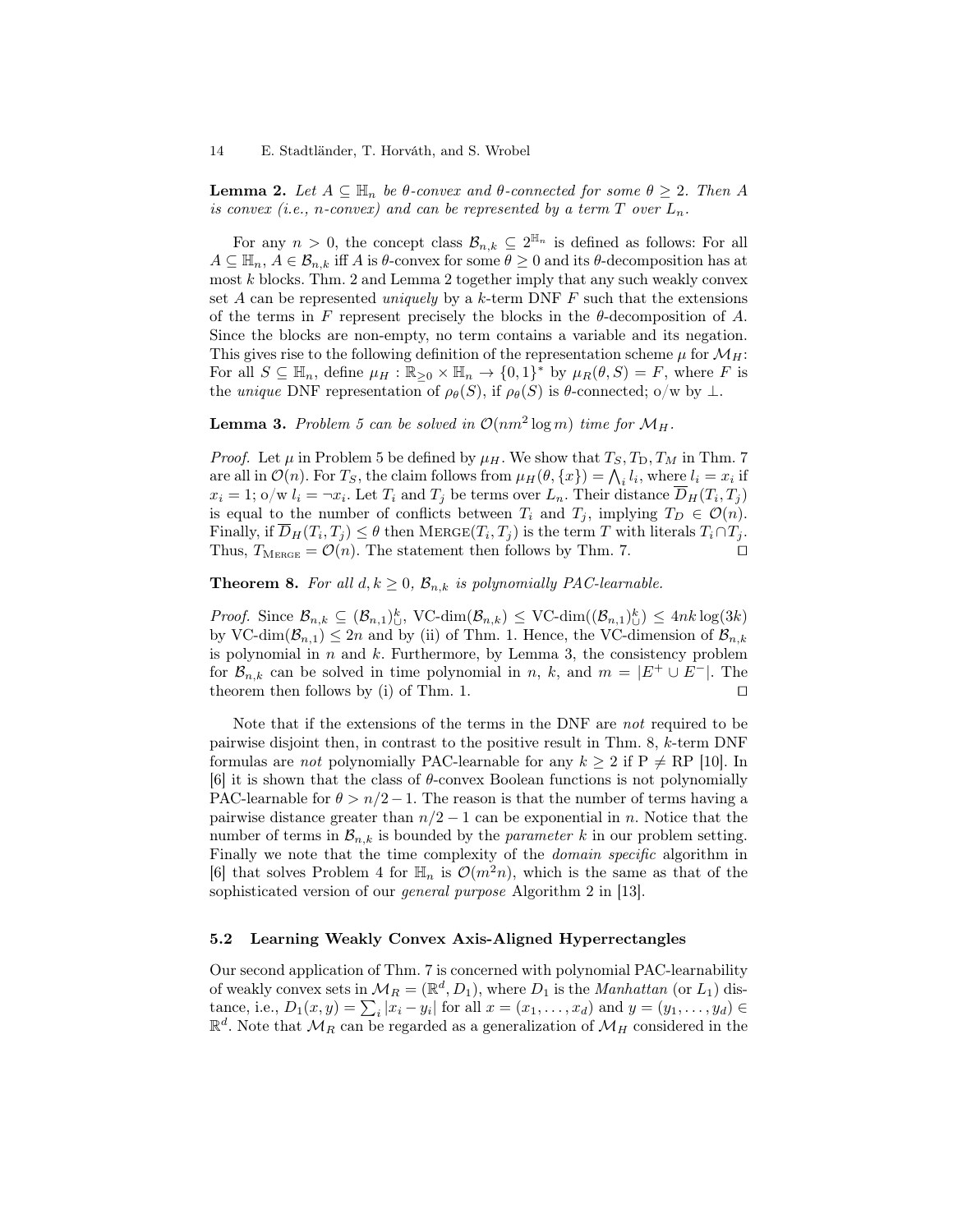previos section, as  $D_1$  becomes equal to  $D_H$  over the domain  $\mathbb{H}_d \subseteq \mathbb{R}^d$ . Clearly,  $\mathcal{M}_R$  is complete. Furthermore, for all  $x, y, z \in \mathbb{R}^d$ ,  $D_1(x, z) + D_1(z, y) = D_1(x, y)$ iff z belongs to the smallest axis-aligned (topologically) closed hyperrectangle in  $\mathbb{R}^d$  that contains x and y. This implies that all axis-aligned closed hyperrectangles are  $\theta$ -convex for all  $\theta > 0$  and  $\rho_{\theta}(A)$  is closed for all finite subsets  $A \subset \mathbb{R}^d$ .

All concepts in the concept class  $\mathcal{R}_{d,k}$  considered in this section are defined by the union of at most k pairwise disjoint axis-aligned closed hyperrectangles in  $\mathbb{R}^d$ , for some  $d, k > 0$ . More precisely, for all  $R \subseteq \mathbb{R}^d$ ,  $R \in \mathcal{R}_{d,k}$  iff R is  $\theta$ -convex for some  $\theta > 0$  with respect to  $\mathcal{M}_R$  and the  $\theta$ -decomposition of R consists of at most k blocks (i.e., axis-aligned closed hyperrectangles). For all finite sets  $S \in [\mathbb{R}^d]^{<\omega}$ , define  $\mu_R : \mathbb{R}_{\geq 0} \times \mathbb{R}_{\geq 0} \times [\mathbb{R}^d]^{<\omega} \to \{0,1\}^*$  by  $\mu_R(\theta, S) = (S_{\min}, S_{\max})$  if  $\rho_\theta(S)$ is  $\theta$ -connected; o/w by  $\perp$ ,<sup>4</sup> where  $S_{\text{min}}$  (resp.  $S_{\text{max}}$ ) denotes the componentwise minimum (resp. maximum) of the points in S.

# **Lemma 4.** Problem 5 can be solved in  $\mathcal{O}(dm^2 \log m)$  time for  $\mathcal{M} = (\mathbb{R}^d, D_1)$ .

*Proof.* Let  $\mu$  in Problem 5 be defined by  $\mu_R$ . We prove the claim by showing that  $T_S, T_D, T_{\text{Merge}}$  in Thm. 7 are all in  $\mathcal{O}(d)$ . In particular,  $T_S \in \mathcal{O}(d)$  follows from  $\mu_R(\theta, \{x\}) = (x, x)$ . Let  $B_i$  (resp.  $B_j$ ) be an axis-aligned closed hyperrectangle,  $u = \min B_i$ , and  $v = \max B_i$  (resp.  $x = \min B_j$  and  $y = \max B_j$ ). We have  $T_D \in \mathcal{O}(d)$  by the fact that  $\overline{D}_1(B_i, B_j) = \sum_{i=1}^d D'_1([u_i, v_i], [x_i, y_i]),$ where  $D'_1([u_i, v_i], [x_i, y_i]) = \min\{|x_i - v_i|, |u_i - y_i|\}$  if  $[u_i, v_i] \cap [x_i, y_i] \neq \emptyset$ ; o/w  $D'_1([u_i, v_i], [x_i, y_i]) = 0$ . Finally, if  $\overline{D}(B_i, B_j) \leq \theta$  then  $\text{Merge}(B_i, B_j)$  is the smallest axis-aligned closed hyperrectangle containing min $\{u, x\}$  and max $\{v, y\}$ ,<br>implying  $T_{\text{Mepger}} = \mathcal{O}(d)$ . The claim then follows by Thm. 7. implying  $T_{\text{Merge}} = \mathcal{O}(d)$ . The claim then follows by Thm. 7.

# **Theorem 9.** For all  $d, k \geq 0$ ,  $\mathcal{R}_{d,k}$  is polynomially PAC-learnable.

Proof. Since  $\mathcal{R}_{d,k} \subseteq (\mathcal{R}_{d,1})_{{\cup}}^k$ , VC-dim $(\mathcal{R}_{d,k}) \leq$  VC-dim $((\mathcal{R}_{d,1})_{{\cup}}^k) \leq 4dk \log(3k)$ by VC-dim $(\mathcal{R}_{d,1}) = 2d$  and by (ii) of Thm. 1. Hence, the VC-dimension of  $\mathcal{R}_{d,k}$ is polynomial in  $d$  and  $k$ . Furthermore, by Lemma 4, the consistency problem for  $\mathcal{R}_{d,k}$  can be solved in time polynomial in d, k, and  $|E^+ \cup E^-|$ . Thus, the theorem follows by (i) of Theorem 1. theorem follows by  $(i)$  of Theorem 1.

While Lemma 4 implies that a consistent hypothesis that has the smallest number of pairwise disjoint axis-aligned d-dimensional closed hyperrectangles can be found in polynomial time for all  $d \geq 1$ , this problem becomes NP-complete even for  $d = 2$ , if disjointness is not required (see, e.g., [1]).

## 6 Concluding Remarks

The theoretical and experimental results of this paper demonstrate the usefulness of weakly convex sets for machine learning. While our focus in this paper was solely on applications to *machine learning*, weakly convex sets seem to be useful for data mining applications (e.g., itemset mining, subgroup discovery) as well.

<sup>&</sup>lt;sup>4</sup> We assume that real numbers are represented in  $\mathcal{O}(1)$  space upto a certain precision.